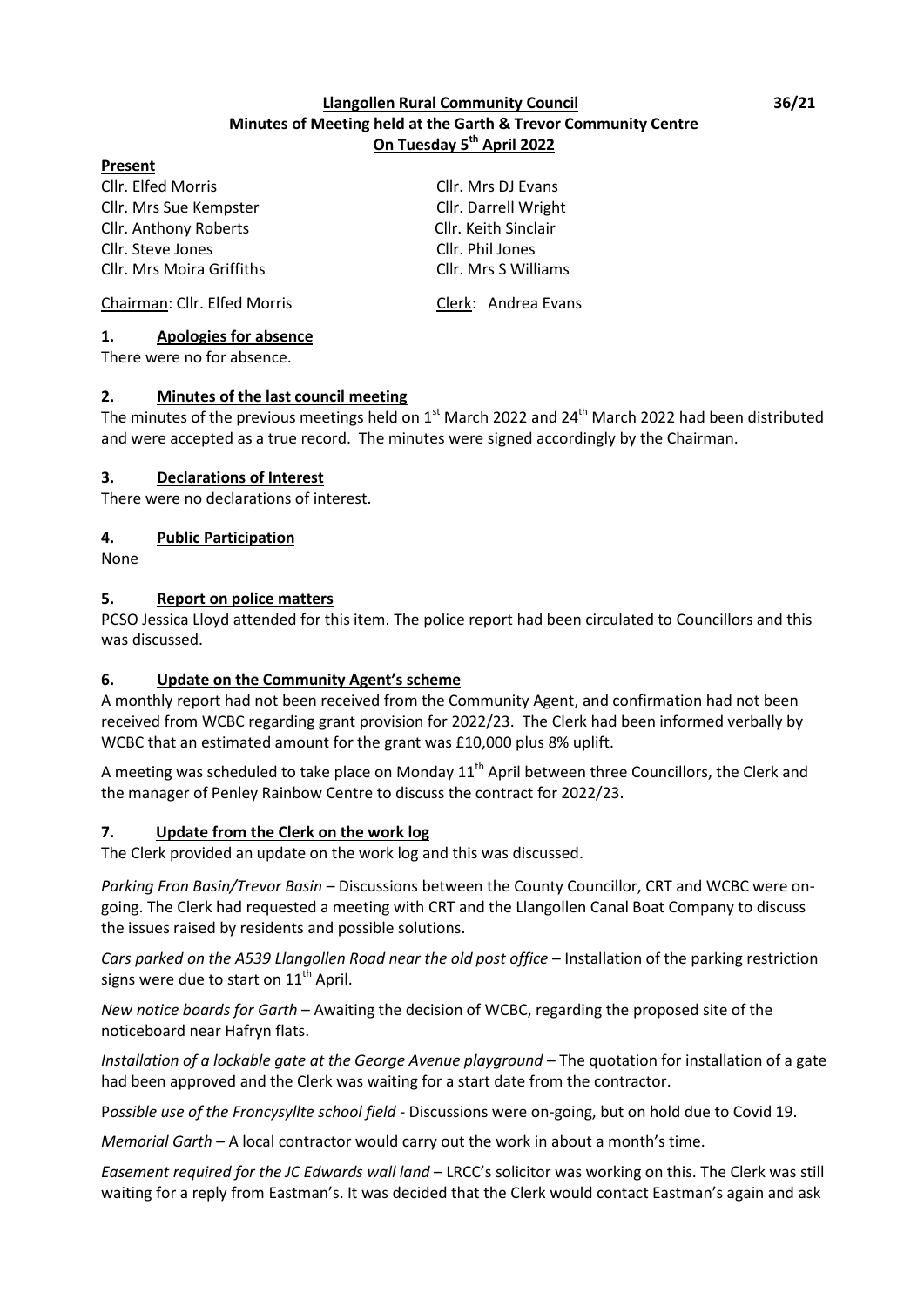for a reply as a matter of urgency. **37/21**

*Safety issues on Gate Road due to parked cars* – On-going.

*Flooding on the A539* – One gulley was scheduled to be repaired by WCBC.

*Pavements on the Trevor Estate* – The work had been completed by WCBC.

*Branches falling onto the road and pavement near Garth School* – The owner had contacted the Clerk and informed her that the trees would be reduced in size.

## **8. Planning applications**

Consideration of planning applications:

**P/2022/0281** – First floor/side extension **– Glasfryn, Pen Y Graig, Froncysyllte**

There were no objections to the application.

For information - Granted:

**P/2022/0020** – Erection of stables (in retrospect) – **Trevor Hall Farm, Garth Road, Trevor, Wrexham**

## **9. Correspondence update from the Clerk**

All correspondence was listed in the Clerk's report and had been forwarded to Councillors.

## **10. Consideration of a request regarding Noddfa Cemetery**

A request had been received from a resident to reserve a grave plot in Noddfa Cemetery. It was decided that Mrs Roberts could reserve grave plot number 81, it being the next available plot.

## **11. Planting of the community planters**

Following a discussion it was decided to ask Derwen College to provide plants and to plant up the community planters for the Council.

It was further decided that the Clerk would try to find out the location of the flower baskets that had previously been attached to the bridge at the Trevor Basin.

# **12. To consider the proposal for holding an environmental competition in the local schools**

It was decided to defer consideration of this until the next Council meeting.

# **13. The Queens Platinum Jubilee**

The Clerk provided information on possible souvenirs that the Community Council could provide for children and their costs. It was decided that it would provide aluminium water bottles to primary school age children in the community.

# **14. To receive the external audit report 2020/21**

The Clerk presented the External Audit report 2020/21.

Auditor General's report: 'On the basis of my review, in my opinion no matters have come to my attention giving cause for concern that in any material respect, the information reported in the Annual Return:

- has not been prepared in accordance with proper practices;
- that relevant legislation and regulatory requirements have not been met;
- is not consistent with the Council's/Committee's governance arrangements; and
- that the Council/Committee does not have proper arrangements in place to secure economy, efficiency and effectiveness in its use of resources.

The Chairman thanked the Clerk for the work undertaken for the audit.

# **15. To receive a financial update from the Clerk and authorise payments to be made.**

Financial statements had been circulated as at the end March 2022: receipts for 2021/22; bank reconciliation; and budget monitoring against precept and receipts.